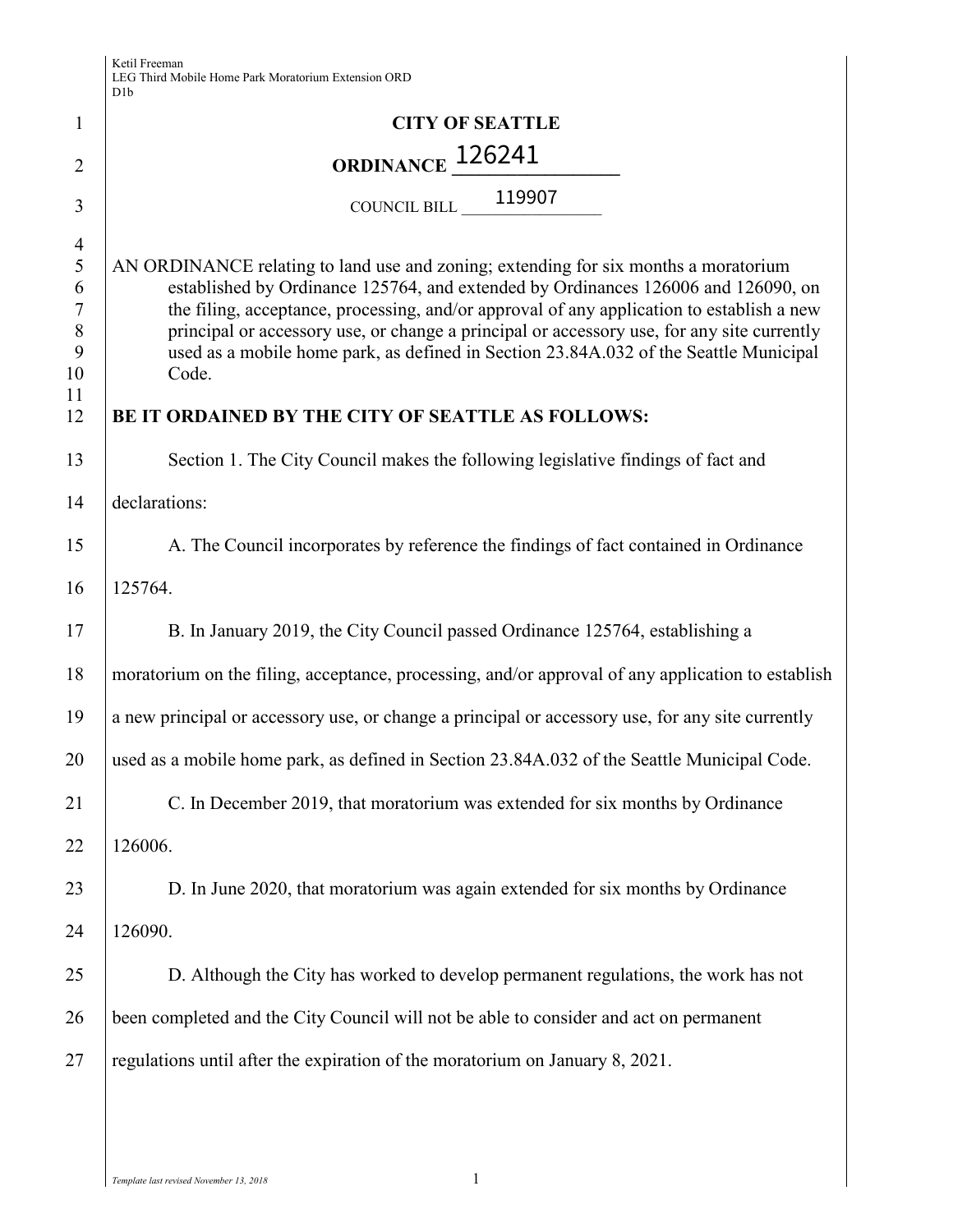1 E. Work on permanent regulations has been limited due to the February 29 and March 3 2 proclamations of civil emergency by Governor Inslee and Mayor Durkan, respectively, related to 3 the spread of COVID-19.

4 F. Revised Code of Washington (RCW) 36.70A.390 authorizes the City to extend the 5 duration of a moratorium by ordinance for one or more six-month periods.

6 Section 2. The moratorium first set forth in Ordinance 125764, and extended by 7 Ordinance 126006 and Ordinance 126090, shall be extended and in effect for a period of six 8 months from the date the ordinance introduced as Council Bill 119907 is effective, and shall 9 automatically expire after the six-month period unless the same is extended as provided by 10 Statute, or unless terminated sooner by the City Council.